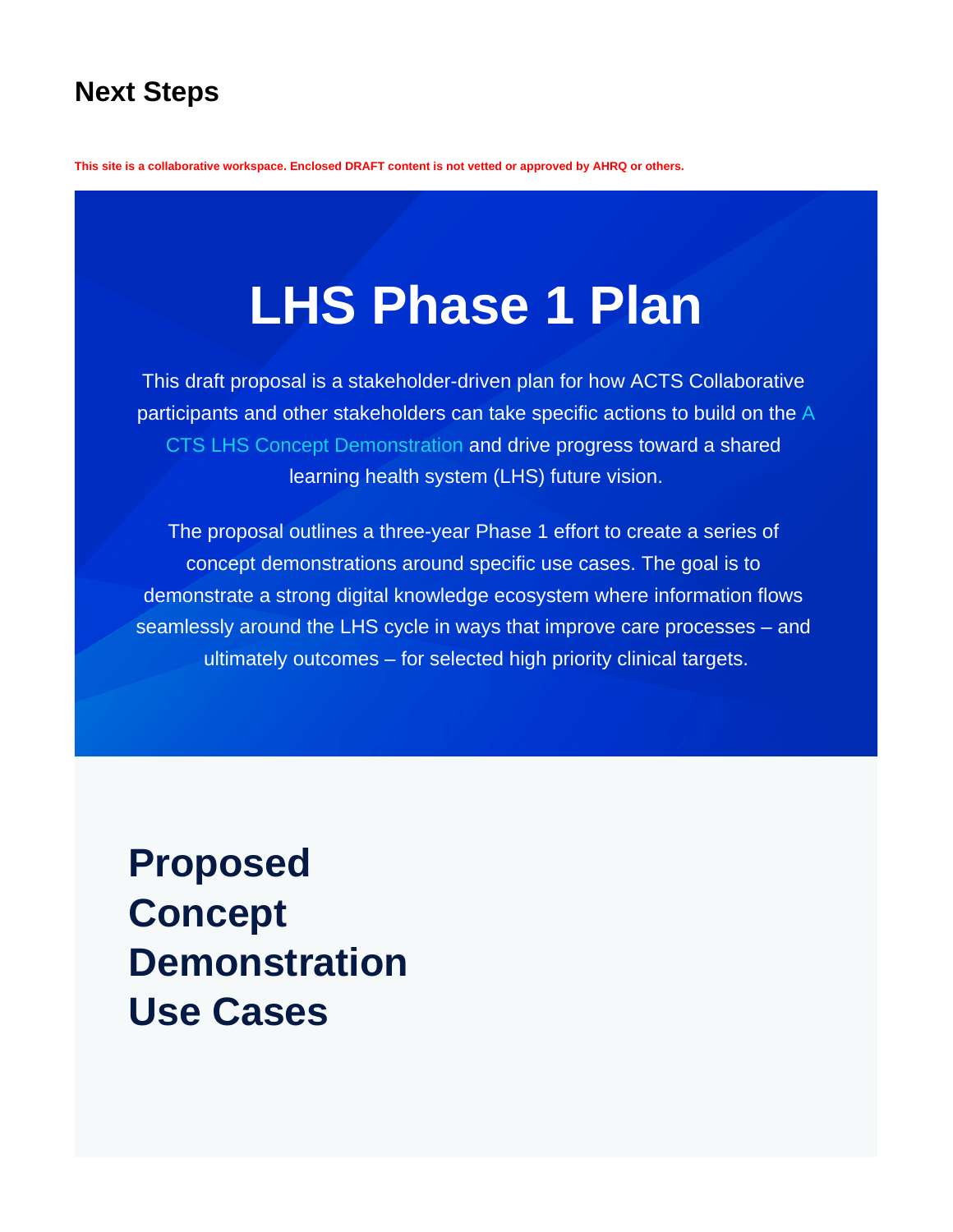To prove the value of the ACTS framework for real-world scenarios, the proposal focuses on creating four initial use cases with broad value to the extended healthcare community. These use cases share specific traits, including:



#### **Care Improvements**

Use cases represent significant opportunities to improve public health and reduce morbidity and mortality



#### **Leverage Federal Initiatives**

Activities and deliverables build on pertinent Federal programs, guidance, and tools for the use cases



#### **Stakeholder Participation**

Use cases are based on improvement targets prioritized by stakeholders and work to address them will be driven by their strategic initiatives

# **Proposed Use Cases**

1 Pandemic Response

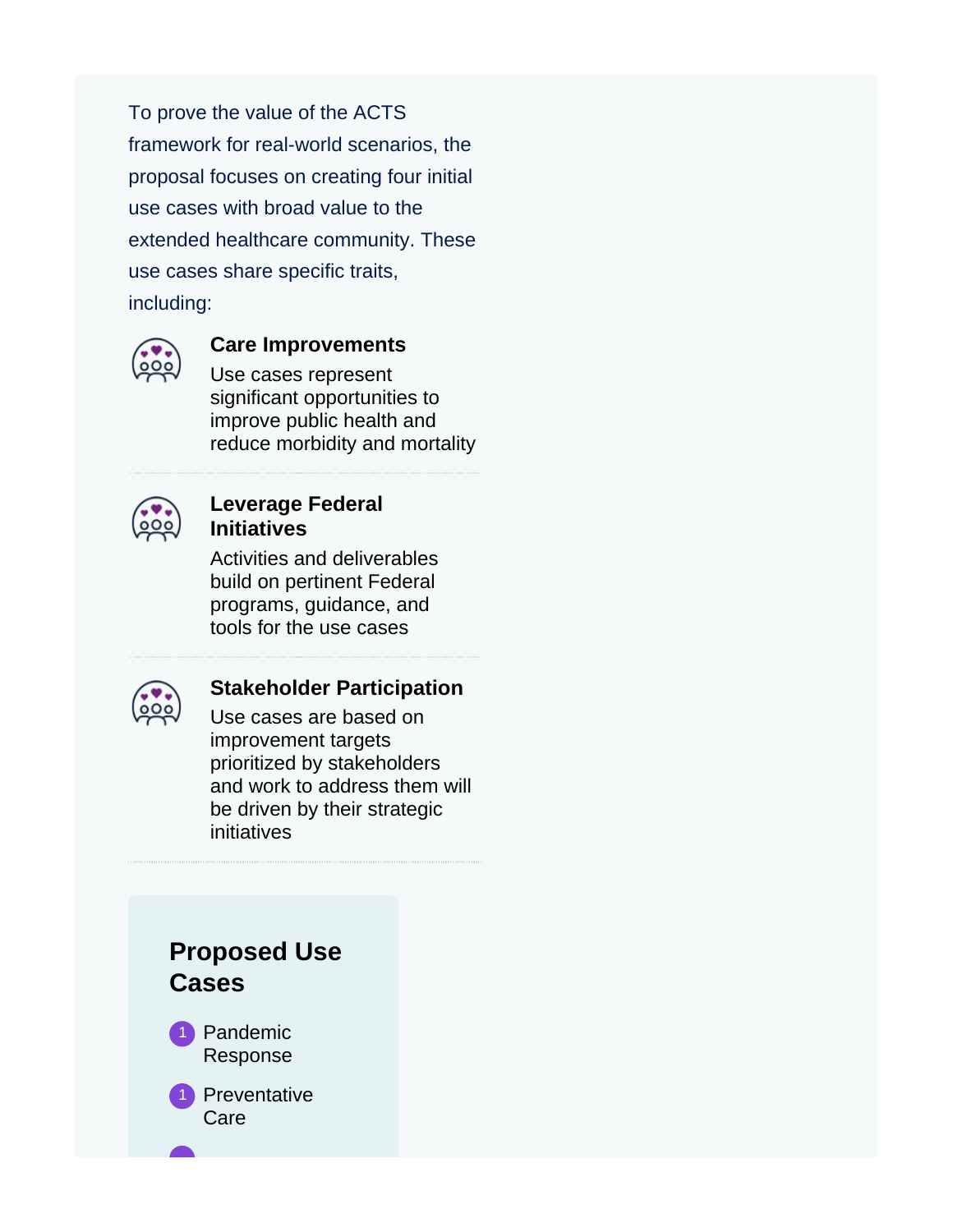| Pain<br>$\vert$ 1<br>Management /<br>Opioid Use |  |
|-------------------------------------------------|--|
|                                                 |  |

# **ACTS Stakeholder-Based Approach to Success**

The public and private sectors are already investing massive resources into improving information flow to build a true health knowledge ecosystem. But current investments and activities are fraught with waste and redundancy, and valuable health information and evidence is not used nearly to its true potential. This is occurring in a large part because most of the work underway is happening in siloes.

Numerous organizations play a role in delivering on the vision of a tightly integrated, interactive learning health system. The ACTS Phase 1 proposal aims to drive collaboration and consensus. Continuous improvement within learning health systems is driven by smooth flow of information - within and between many different sources – throughout the cycle (see figure below).

The ACTS Phase 1 proposal calls on AHRQ and other participants to work together to identify projects currently underway, leverage existing efforts and tools, and when needed, enhance or create new solutions. Participating organizations will identify tasks and deliverables they can work on (based on their business drivers) to contribute to a broader, federated LHS whole. The viability of this approach is reinforced by the [41 ACTS support letters](https://covid-acts.ahrq.gov/display/PUB/ACTS+Support+Letters) indicating interest from key stakeholder organizations in aligning their efforts and investments in this way.

#### **The proposal recommends conducting scalable pilots for the initial four use cases that successfully:**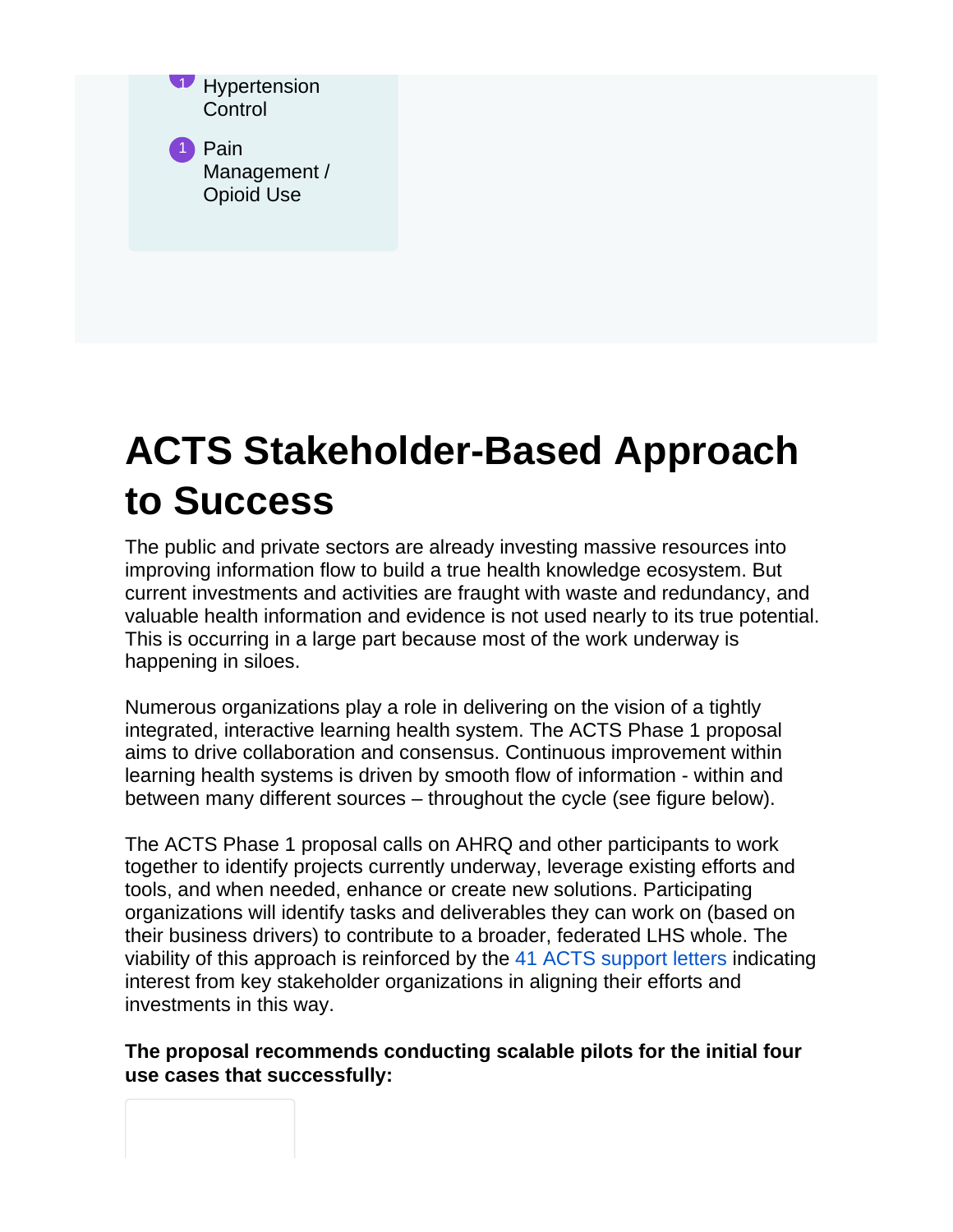**Use best available tools and strategies** (including existing resources from AHRQ /HHS/federal agencies) to develop living, evidencebased guidance

**Implement guidance** through care process reengineering for several care delivery organizations (CDOs)

**Evaluate results** from care, learning, and progress toward [Quintu](https://www.ahrq.gov/ncepcr/tools/workforce-financing/white-paper.html#tab2) [ple Aim](https://www.ahrq.gov/ncepcr/tools/workforce-financing/white-paper.html#tab2) outcomes

**Apply the results** from this analysis to build working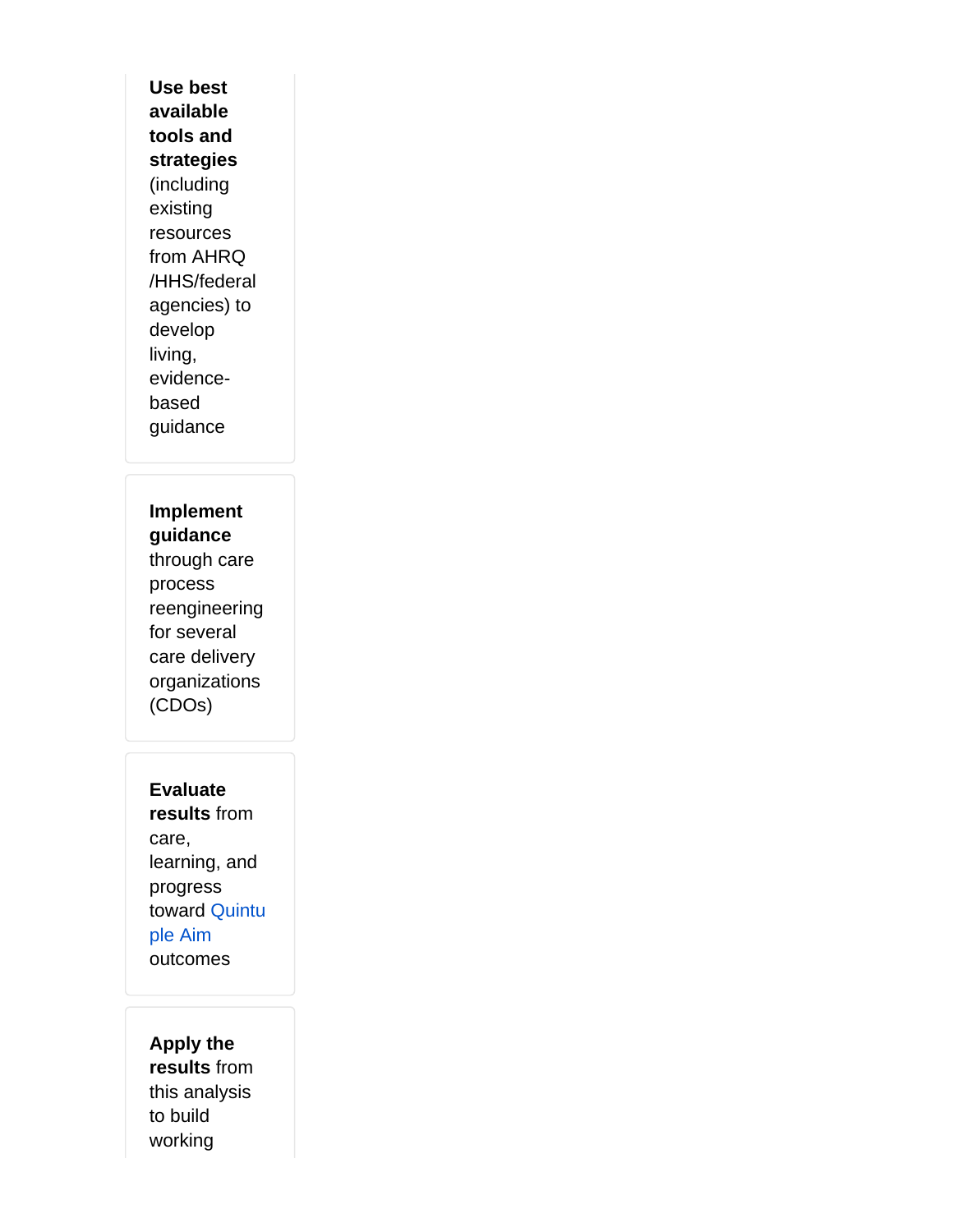concept demonstration s for four use cases and promote scaling to more CDOs and targets

# **The "How" and the "Who"**

The image below depicts how the various elements of the learning health cycle should interoperate. We're not there yet, but initiatives such as ACTS are driving real progress.

The ACTS Phase 1 proposal focuses on convening the individuals and organizations (the who) already working independently and in small groups to address discrete parts of the larger challenge. By promoting understanding of who is doing what to enable the knowledge ecosystem, the ACTS initiative can help organizations share ideas, best practices, and even resources and tools on a broader scale.

ACTS participants are beginning to fill out a ["Phase 1 LHS Project](https://covid-acts.ahrq.gov/download/attachments/70484024/Phase%201%20LHS%20Project%20-%20Stakeholder%20Organization%20Activities%20Template%20v9.23.21.docx?api=v2)  [Stakeholder Organization](https://covid-acts.ahrq.gov/download/attachments/70484024/Phase%201%20LHS%20Project%20-%20Stakeholder%20Organization%20Activities%20Template%20v9.23.21.docx?api=v2)  [Activities Template"](https://covid-acts.ahrq.gov/download/attachments/70484024/Phase%201%20LHS%20Project%20-%20Stakeholder%20Organization%20Activities%20Template%20v9.23.21.docx?api=v2) to document their LHS-related efforts pertinent to the Phase 1 proposal. Once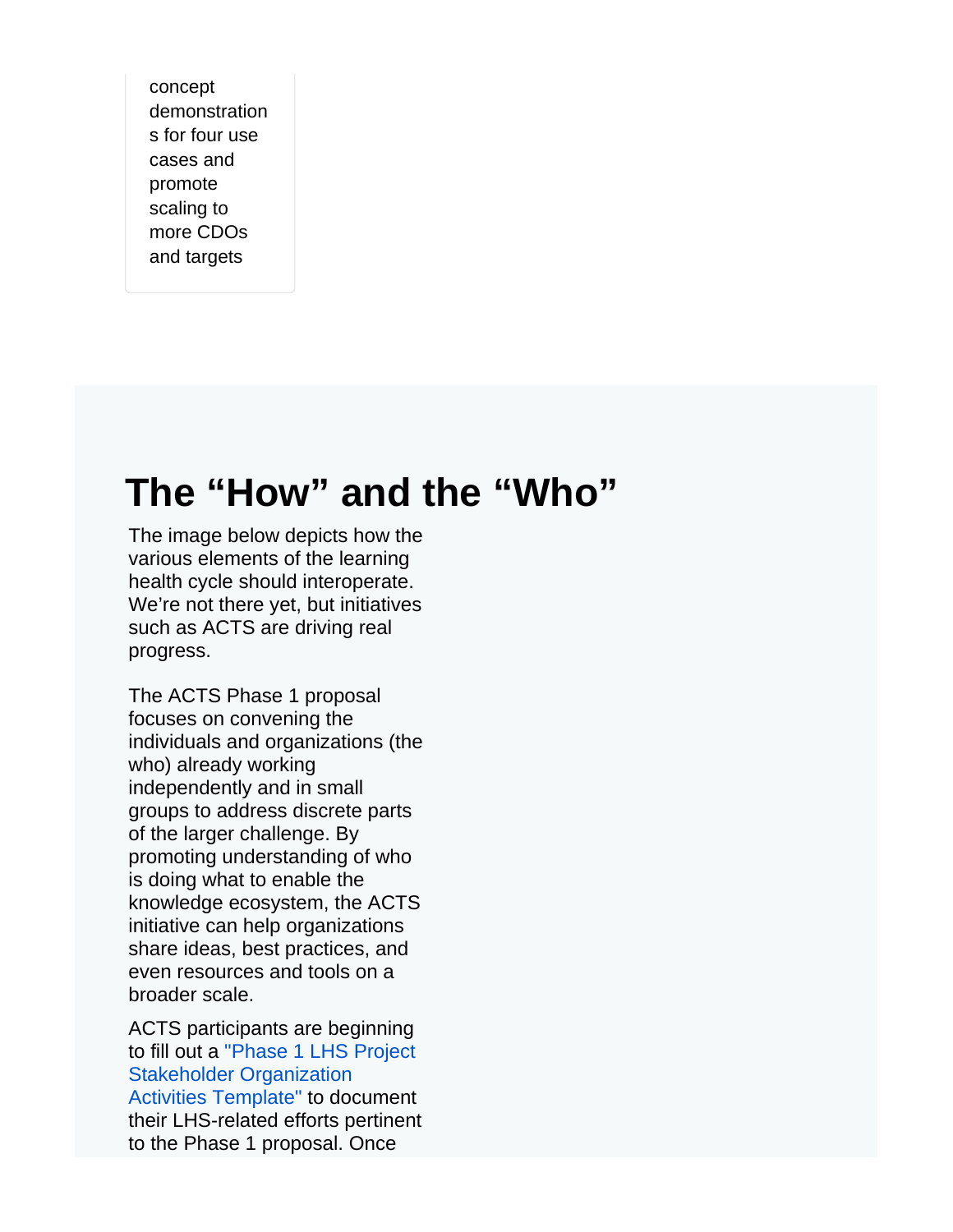completed and shared on via this Proposal page, stakeholders will be able to see others doing similar work, get ideas about promising practices and collaborations, and cultivate synergies.

The ACTS initiative has been a valuable forum to understand and begin addressing gaps in technology, standards, and processes that hind progress. We have the opportunity to further advance collaborations and coordination around disjointed projects to more quickly make progress toward an effective learning health system cycle that fully realizes stakeholder goals



## **Elements of an Effective Learning Health System Cycle**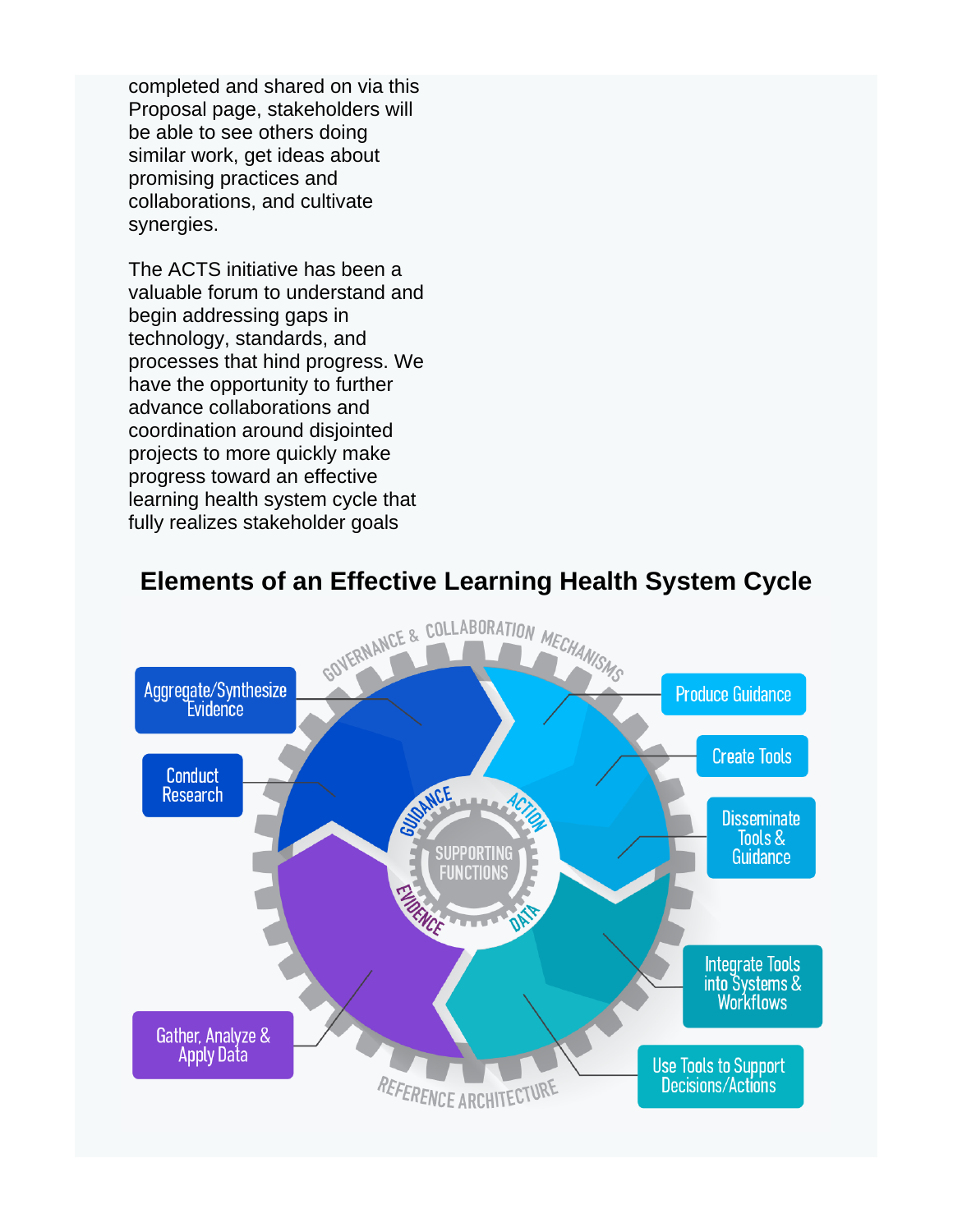# **Phase 1 Activities**

Information under the the following five tabs detail specific activities AHRQ and others could undertake to transform independent, separate activities, into an integrated learning health system cycle. The proposed activities address the broad spectrum of requirements needed to create and sustain an effective learning health system cycle, initially focusing on the four identified use cases and expanding over time to additional targets.

This work will focus on accessing and using the best of available tools and information, as well as designing and piloting better future approaches (view the [University of Minnesota LHS case study](https://covid-acts.ahrq.gov/display/PUB/LHS+Case+Study) as an example). Proposed activities will build on the experiences/insights derived from such previous work as illustrated in the [LHS Concept Demo](https://covid-acts.ahrq.gov/display/PUB) that lays a strong foundation for each of the proposed tasks.

The proposed timeline for activities is located following the list of proposed activities. Click on one of the five buttons below to see the corresponding activities/tasks.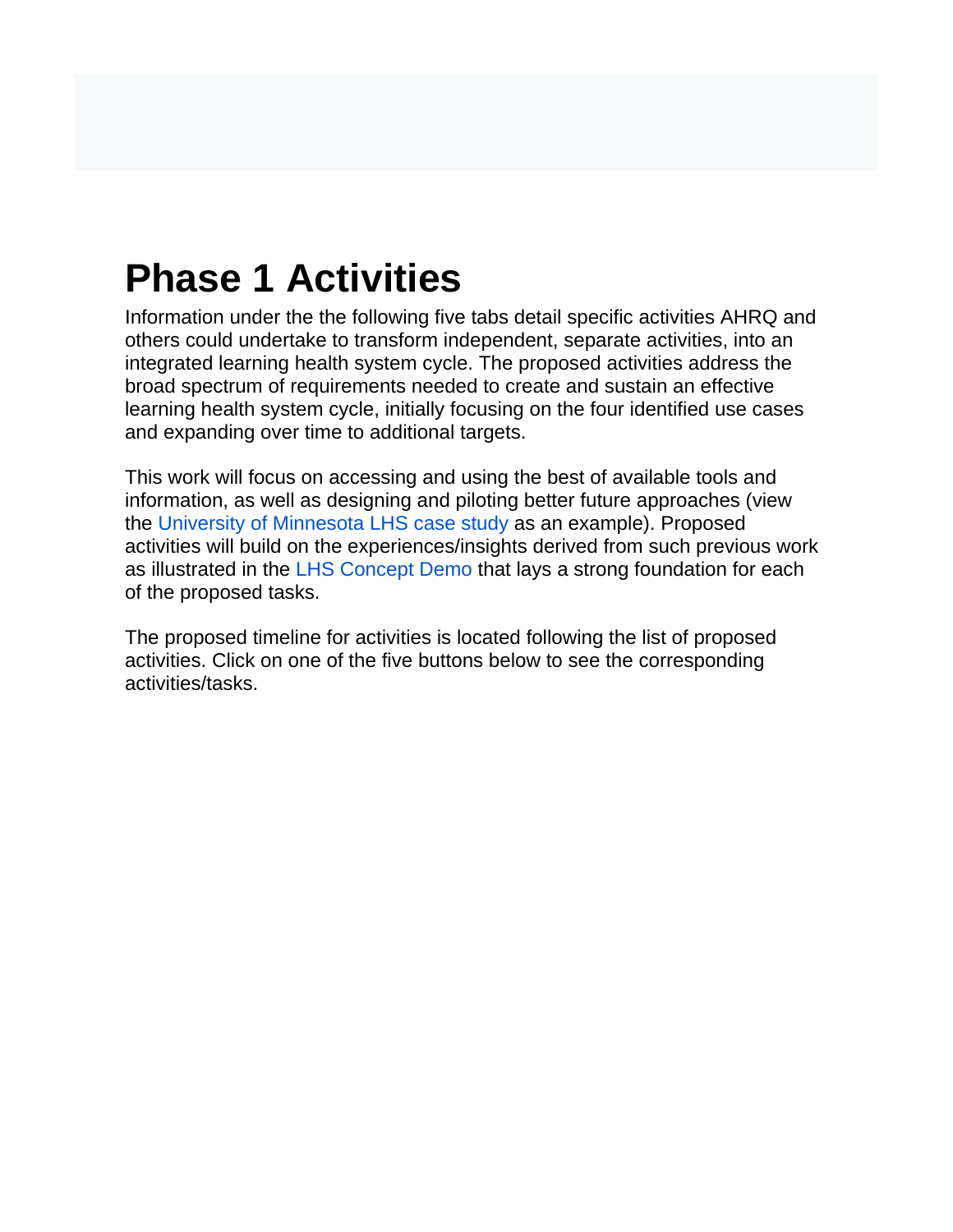Create/Use Governance and Collaboration Enhance/Leverage Infrastructure

Enhance/Develop Living, Computable Guidance

Enhance Guidance Implementation & Assessment

Evaluate/Plan Roadmap Execution

### **Form Phase 1 LHS Project Steering Committee**

Build on [ACTS Stakeholder](https://digital.ahrq.gov/acts/stakeholder-community)  [Community](https://digital.ahrq.gov/acts/stakeholder-community) and COVID Collaborative participants.

### **Establish Collaboration Infrastructure**

Build on experience with [ACTS](https://covid-acts.ahrq.gov/display/ACLC/ACTS+COVID-19+Evidence+to+Guidance+to+Action+Collaborative)  [COVID Collaborative site](https://covid-acts.ahrq.gov/display/ACLC/ACTS+COVID-19+Evidence+to+Guidance+to+Action+Collaborative) and AHRQ/HL7/other collaborative sites.

### **Support LHS Project Steering Committee**

Select/create overarching entity to coordinate efforts on the specific targets and related

Governance & Collaboration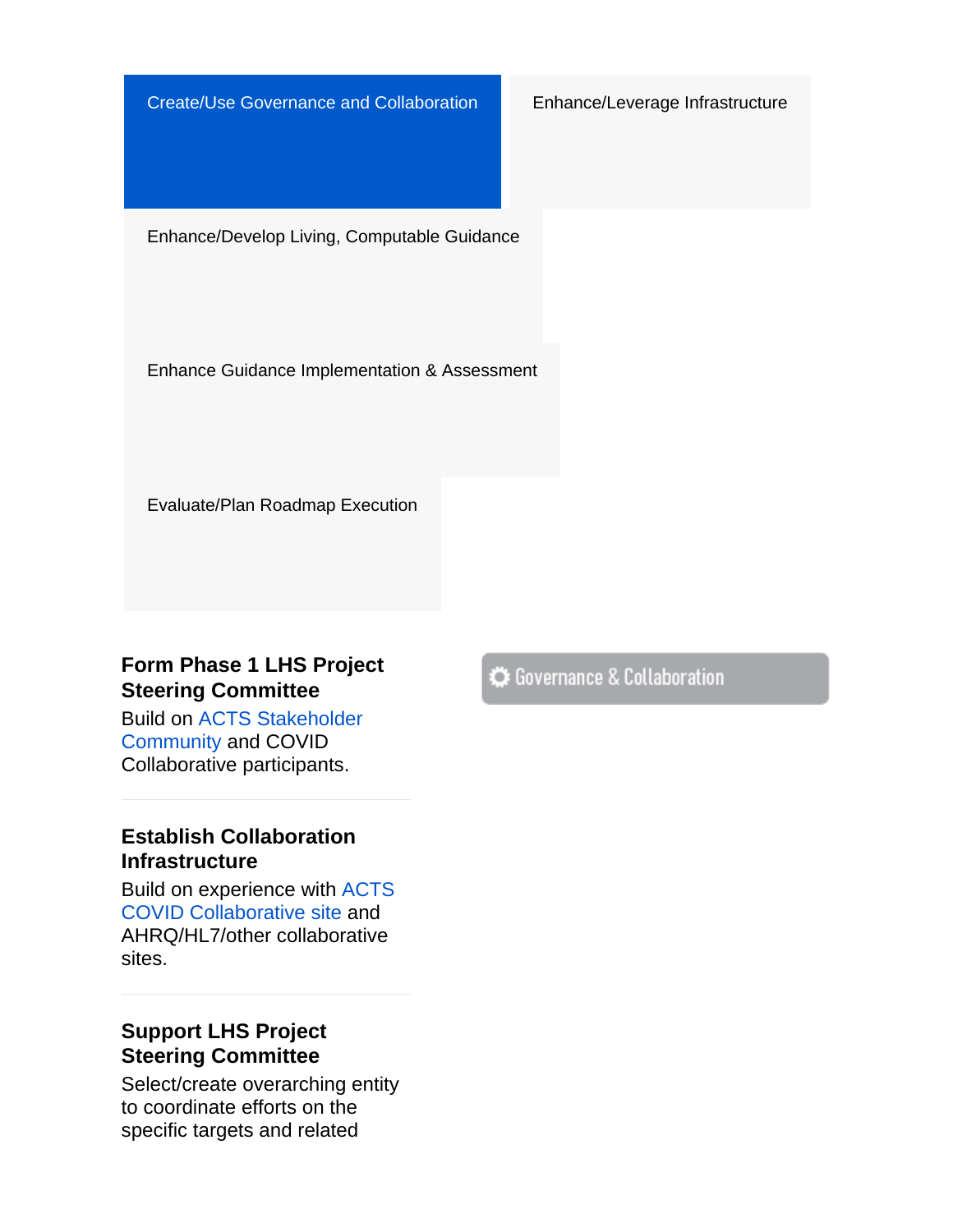efforts to build knowledge ecosystem.

- Refine four clinical targets (use cases) for concept demo and consider additional potential targets.
- Establish criteria to select tools/resources for Federal Digital Knowledge Portal, other demo tools.
- Establish criteria to select clinical sites to participate in guidance implementation (sites will likely need to have sophisticated health IT capabilities).
- Support requirements development for concept demo components.
- Support agile development for concept demos.
- Support concept demo feedback evaluation and project plan for Phase 2.
- Institute project management for Phase 1 activities.
- Cultivate opportunities for public and private organizations participation in Phase 1.

**Leverage existing national initiatives, including:**

• Hypertension: Million [Hearts,](https://millionhearts.hhs.gov/) [AMA/AHA](https://targetbp.org/)  [TargetBP,](https://targetbp.org/) [EvidenceN](https://www.ahrq.gov/evidencenow/tools/index.html) [OW](https://www.ahrq.gov/evidencenow/tools/index.html)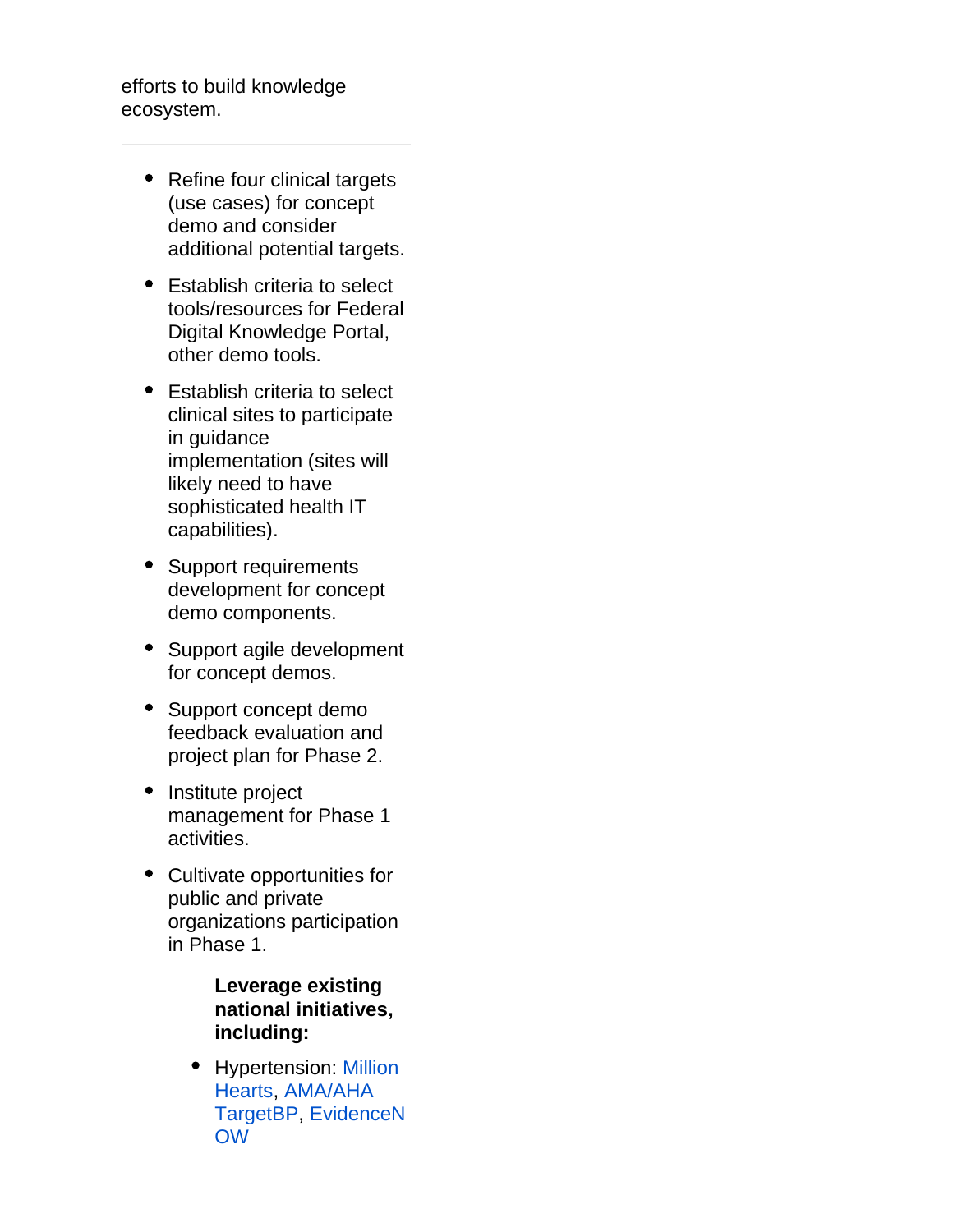- Pain/Opioids: [PCCDS](https://www.pccds-ln.org/sites/default/files/2019-04/LearningNetwork_OpioidActionPlan.pdf) [Stakeholder-driven](https://www.pccds-ln.org/sites/default/files/2019-04/LearningNetwork_OpioidActionPlan.pdf)  [Opioid Action Plan,](https://www.pccds-ln.org/sites/default/files/2019-04/LearningNetwork_OpioidActionPlan.pdf) [S](https://addiction.surgeongeneral.gov/) [urgeon General's](https://addiction.surgeongeneral.gov/)  [Opioid Efforts](https://addiction.surgeongeneral.gov/), [CDC](https://www.cdc.gov/opioids/index.html)  [Opioid efforts,](https://www.cdc.gov/opioids/index.html) [CMS](https://www.cms.gov/About-CMS/Story-Page/Reducing-Opioid-Misuse)  [Opioid Efforts](https://www.cms.gov/About-CMS/Story-Page/Reducing-Opioid-Misuse), [\(67\)](https://covid-acts.ahrq.gov/display/PUB/References#67.)[\(56\)](https://covid-acts.ahrq.gov/display/PUB/References#56.)
- COVID-19/Pandemic Response: [HHS](https://www.hhs.gov/coronavirus/index.html)  [Activities](https://www.hhs.gov/coronavirus/index.html), [VA](https://www.publichealth.va.gov/n-coronavirus/)  [Activities](https://www.publichealth.va.gov/n-coronavirus/), [DOD](https://www.defense.gov/Explore/Spotlight/Coronavirus-DOD-Response/)  [Activities](https://www.defense.gov/Explore/Spotlight/Coronavirus-DOD-Response/), [Internationa](https://www.mcmasterforum.org/networks/covid-end) [l Activities](https://www.mcmasterforum.org/networks/covid-end)
- Preventative Care: [He](https://health.gov/healthypeople/objectives-and-data/browse-objectives/preventive-care) [althy People 2030](https://health.gov/healthypeople/objectives-and-data/browse-objectives/preventive-care), [U](https://www.uspreventiveservicestaskforce.org/uspstf/) **[SPSTF](https://www.uspreventiveservicestaskforce.org/uspstf/)**
- Build on collaboration process and results from [A](https://covid-acts.ahrq.gov/display/PUB) [CTS LHS Concept Demo](https://covid-acts.ahrq.gov/display/PUB)
- Coordinate Phase 1 project requirements gathering, development, evaluation, and Phase 2 planning.
- Hold an annual meeting for stakeholders.
- Plan to form/selecta public /private partnership to manage LHS execution efforts/phases.

CONFINANCE 9 COLLADORATION

# **Proposed LHS Project Timeline**

| <b>QUYERINANGE &amp; GULLADURATION</b>                       |  |
|--------------------------------------------------------------|--|
| Phase 1 LHS Concept Demonstration                            |  |
| O Form Phase 1 LHS Concept Demonstration Steering Committee  |  |
| $\Box$ Establish collaboration infrastructure                |  |
| Support Phase 1 LHS Concept Demonstration Steering Committee |  |
| <b>Establish the Coordinating Center</b>                     |  |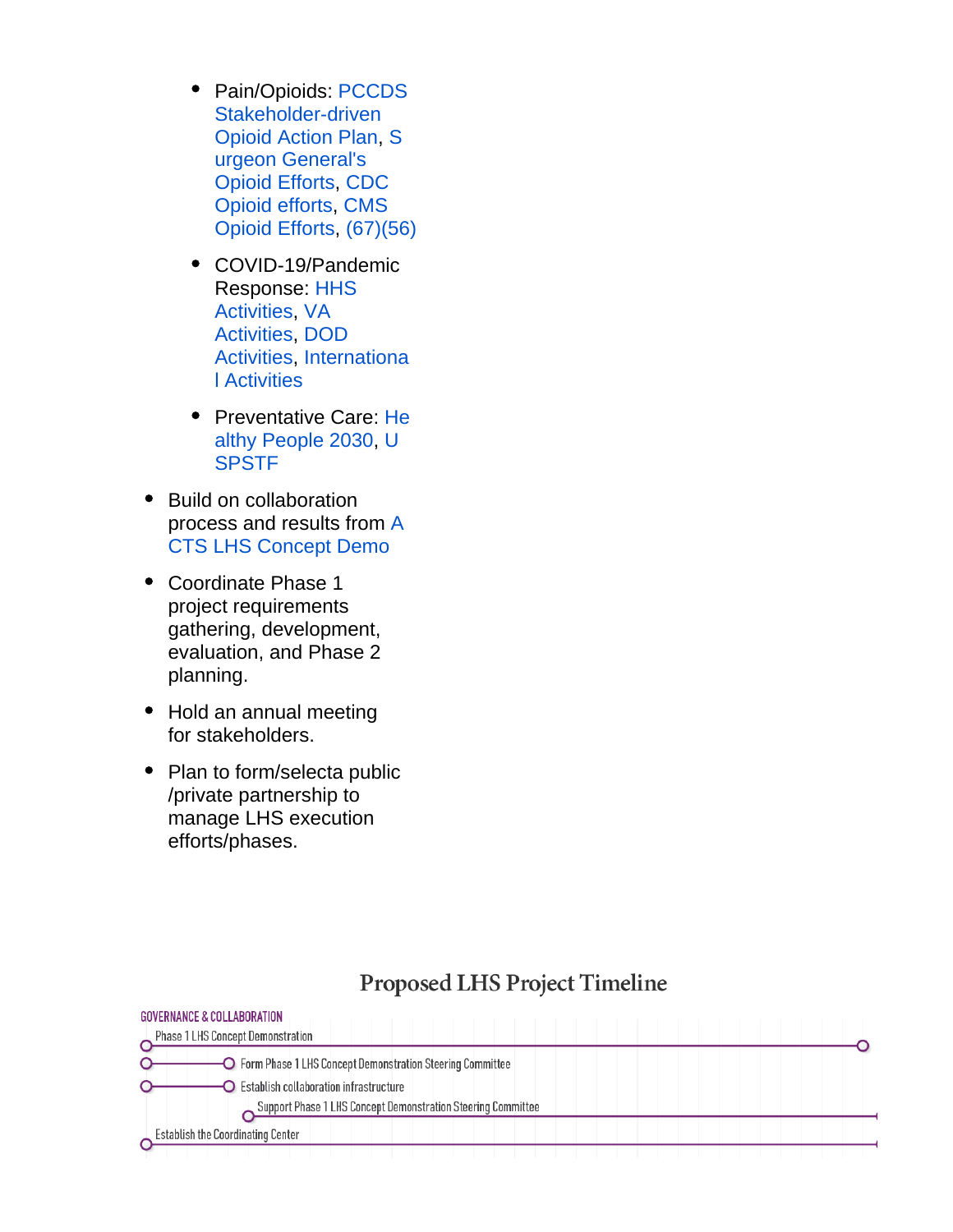

# **Proposed Phase 1 Deliverables**

| <b>Collaboration/Coordination</b> | Infrastructure               | Living Evidence/Guidance |
|-----------------------------------|------------------------------|--------------------------|
| Guidance Implementation           | <b>Evaluation/Next Steps</b> |                          |

### **Collaboration/Coordination**

- Collaboration network and infrastructure  $\bullet$
- Refined, expanded, and further vetted shared future vision
- Phase 1 LHS Concept Demonstration steering committee